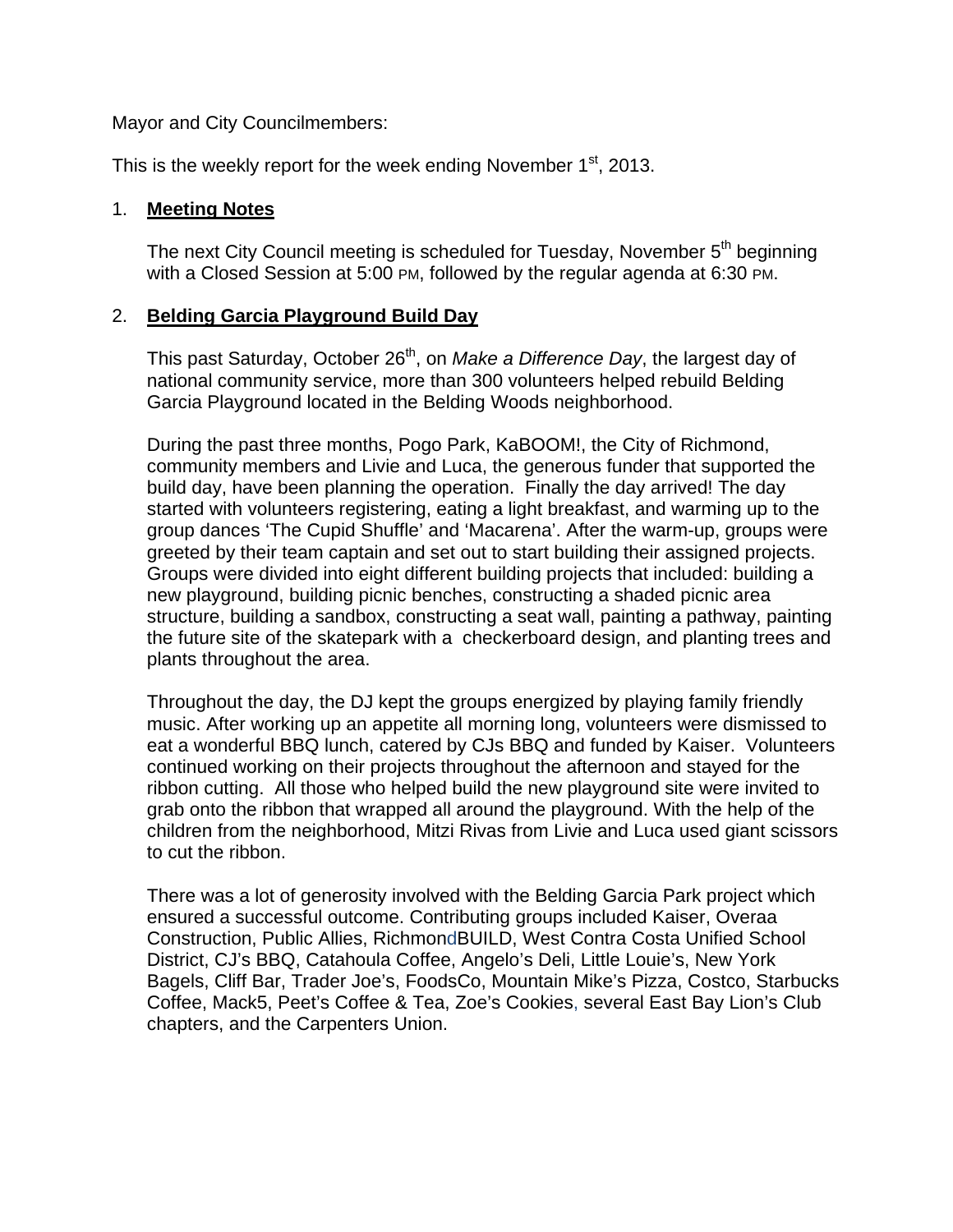

For more photos, visit the [online photo album](http://www.flickr.com/photos/107031647@N03/) by using the link.

### 3. **Richmond Summer Youth Employment Program**

YouthWORKS is proud to announce the completion of the 9<sup>th</sup> Annual Summer Youth Employment Program. City and community support remain strong, and this year's program was funded and sponsored by the City of Richmond, Chevron, Contra Costa County, Mechanics Bank, Council of Industries, 4Richmond, Kaiser Optical, Levin-Richmond Terminal, Richmond Pacific Railroad, Plant Reclamation, YMCA East Bay, 23<sup>rd</sup> Street Merchants and Josh Genser and the US Conference of Mayors.

Overall, 265 local youth received meaningful, career path work experience in opportunities that ranged from the Richmond Department of Recreation to assisting doctors at Doctors Hospital. Each youth received the opportunity to work up to 100 hours.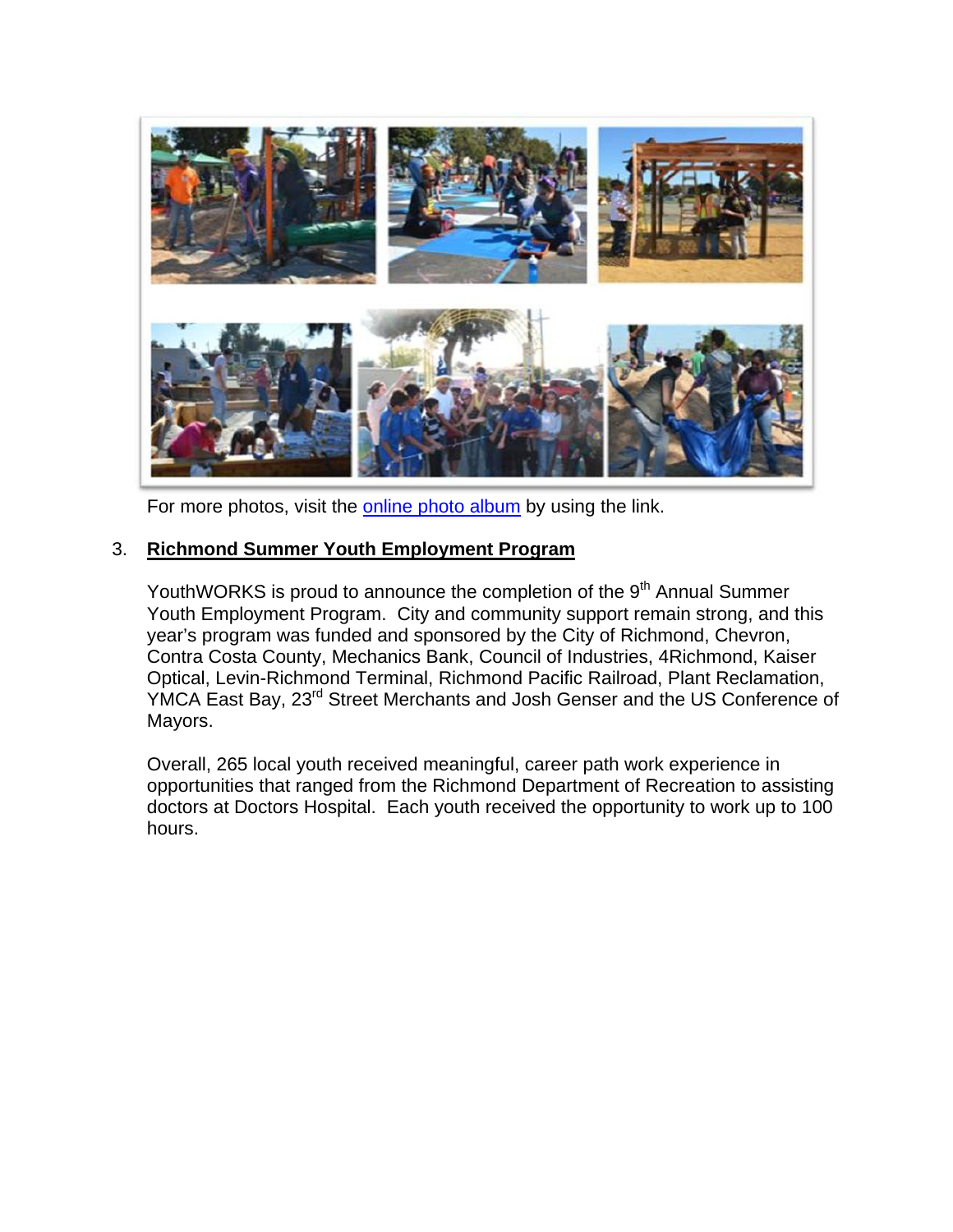

Special thanks to Mechanics Bank and the Office of the Mayor that assisted in creating the first Summer Savings Incentive Program with funding provided by the US Conference of Mayors. Sixteen Mechanics Bank volunteers provided financial literacy training and former North Richmond resident, Vice President Xavier Abrams, assisted in setting up no-fee/no-minimum savings accounts. Nine participants received \$100 for saving MORE than \$100 and the top three savers received cash awards.

Also, Rising Sun/California Youth Energy Services hired nine participants to work as home energy auditors for hours above and beyond those subsidized by the SYEP and, as a result, 264 Richmond households received 2,877 compact fluorescent lamps, 475 efficient flow aerators, 188 power strips, 52 retractable cloth lines, 23 CFL torchiere lamps, and 66.5 feet of water pipe insulation installed.

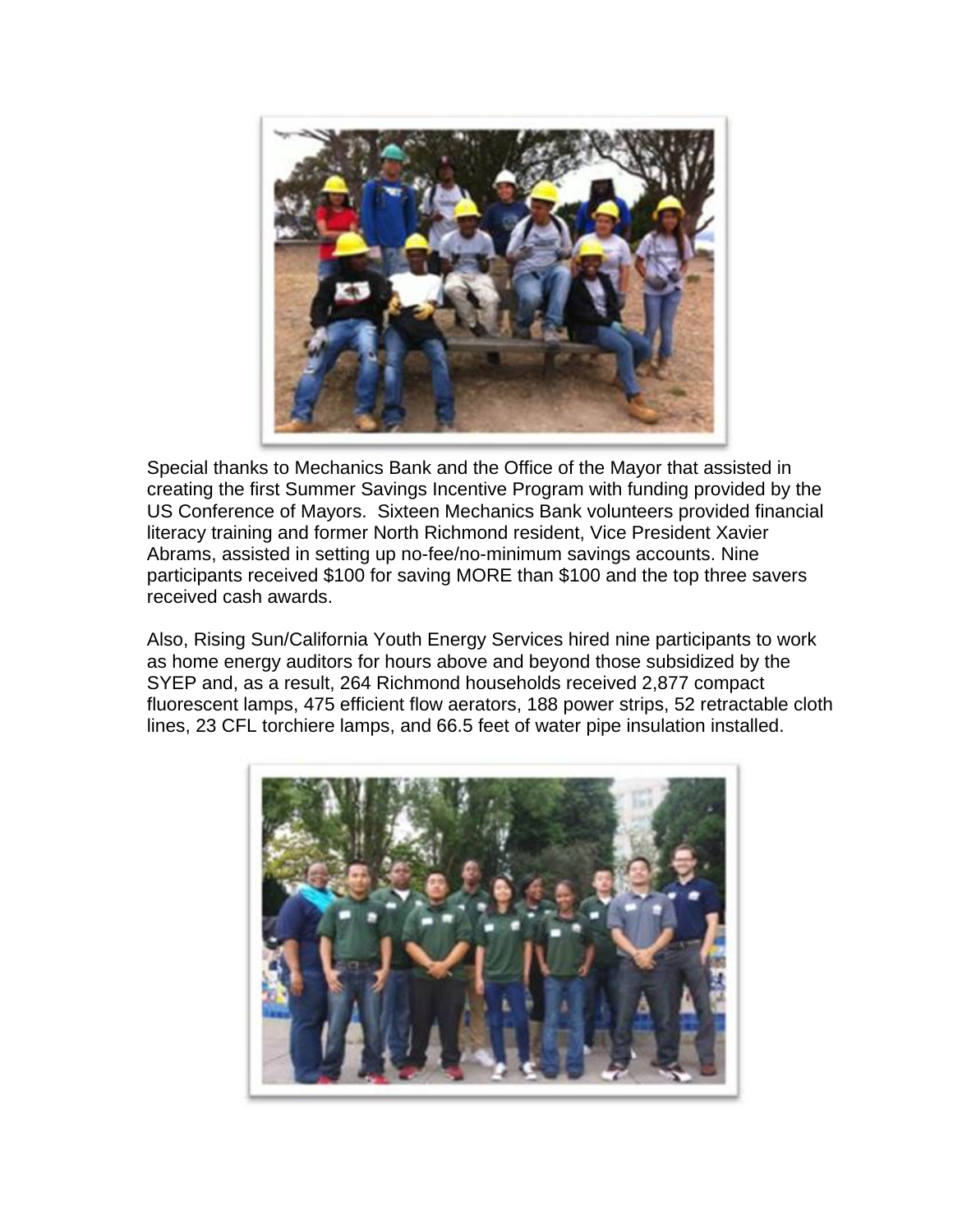Of note, YouthWORKS Case Manager, Chris Karnsouvong, received an award as a **"Man of Merit"** from the Delta Committee of Contra Costa County's Zero Tolerance for Domestic Violence Initiative. Chris has done great work to reduce family and community violence in Richmond.



(Pictured L-R: Ron Shaw, former Case Manager; Chris K, and; Gilbert Pete, Senior Case Manager)

### 4. **City of Richmond Annual "2013 Charitable Giving Campaign"**

The City of Richmond 2013 Employee's Charitable Giving Campaign is underway. The annual campaign kick-off was held on Wednesday, October  $30<sup>th</sup>$  in the lobby of the Auditorium. The event was well attended by City staff as well as local charitable federations and Richmond non-profit organizations.

Richmond Finance Department Executive Secretary Theresa Austin has, once again, stepped up to be the Campaign Coordinator. In this role, Theresa conducted training for 20 departmental representatives this past Wednesday. Each representative received a training guide as well as information on campaign timelines, tally forms, pledge forms, and listened to several federations who provided brief overview of their charities and campaign logistics. The representatives received packets for distribution to staff in their department.

The goal of the campaign is for every employee to make a contribution — no matter the size. Even a one-time contribution of one dollar will help make someone else's life more comfortable. Last year, City employees raised \$48,078, which was an increase of \$3,269 over the previous year. This year's campaign will run from November  $1^{st}$  through November  $30^{th}$ , with a goal to raise \$50,000. Please contact Theresa Austin, Campaign Coordinator, for additional information, at 620-6891.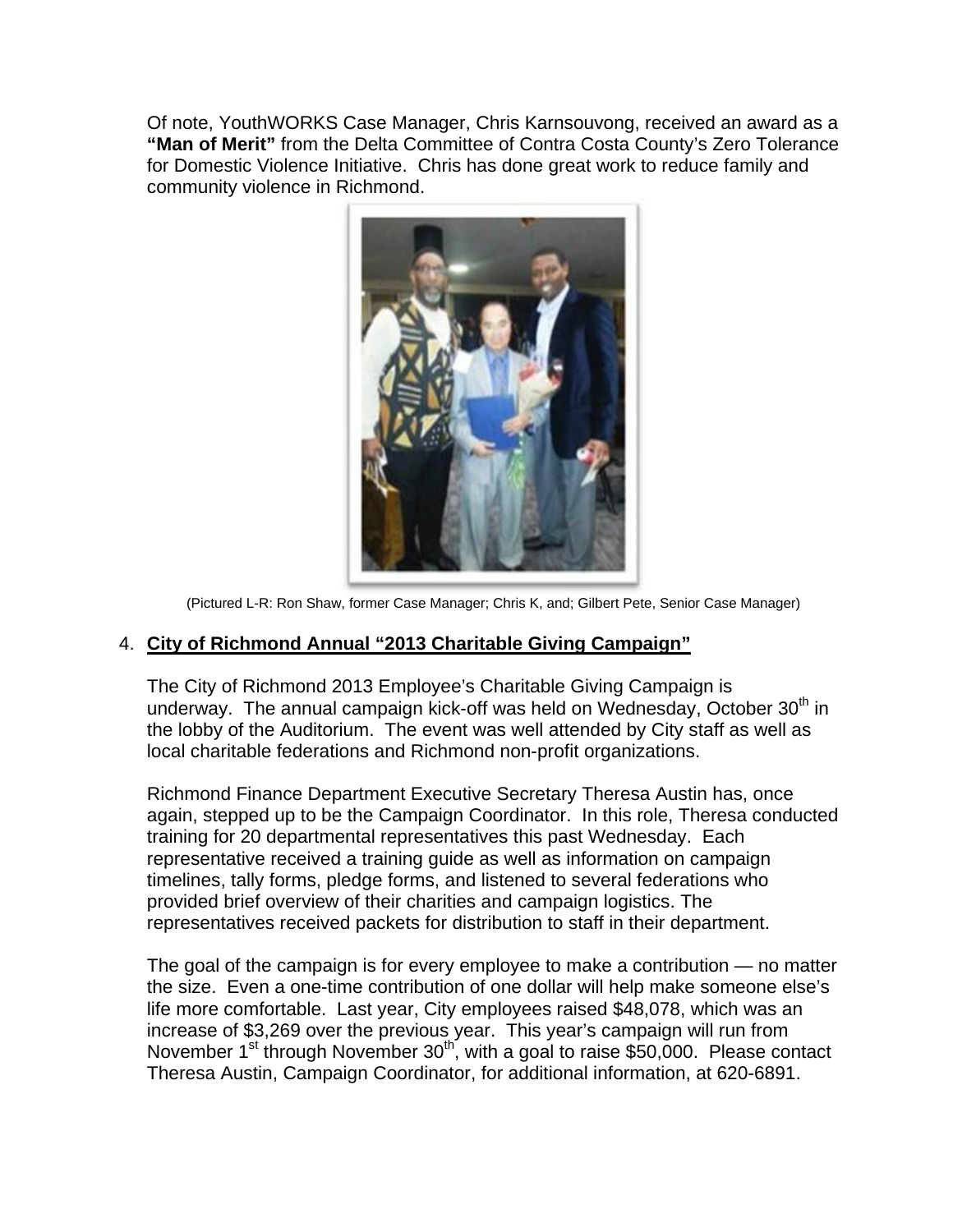

### 5. **City Hall-oween**

On Wednesday October 30<sup>th</sup>, Civic Center Plaza was filled with superheroes, ghosts, laughter, and lots of smiles. This was the 2<sup>nd</sup> Annual City Hall-oween and more than 100 youth from a variety of after-school programs trick-or-treated to 9 spooky departments. At the last trick-or-treat stop, youth had the chance to cast their vote for the scariest, funniest, and most creative costumes. Youth also turned in their scorecard for their favorite decorated department. Listed below are the results per the youth's votes.





Funniest 1st Place Macklamore **AKA** Adam Lenz **Sustainability Coordinator** City Manager's Office



Most Creative 1st Place Ghostbuster AKA Kieron Slaughter **Assistant Planner Planning Department**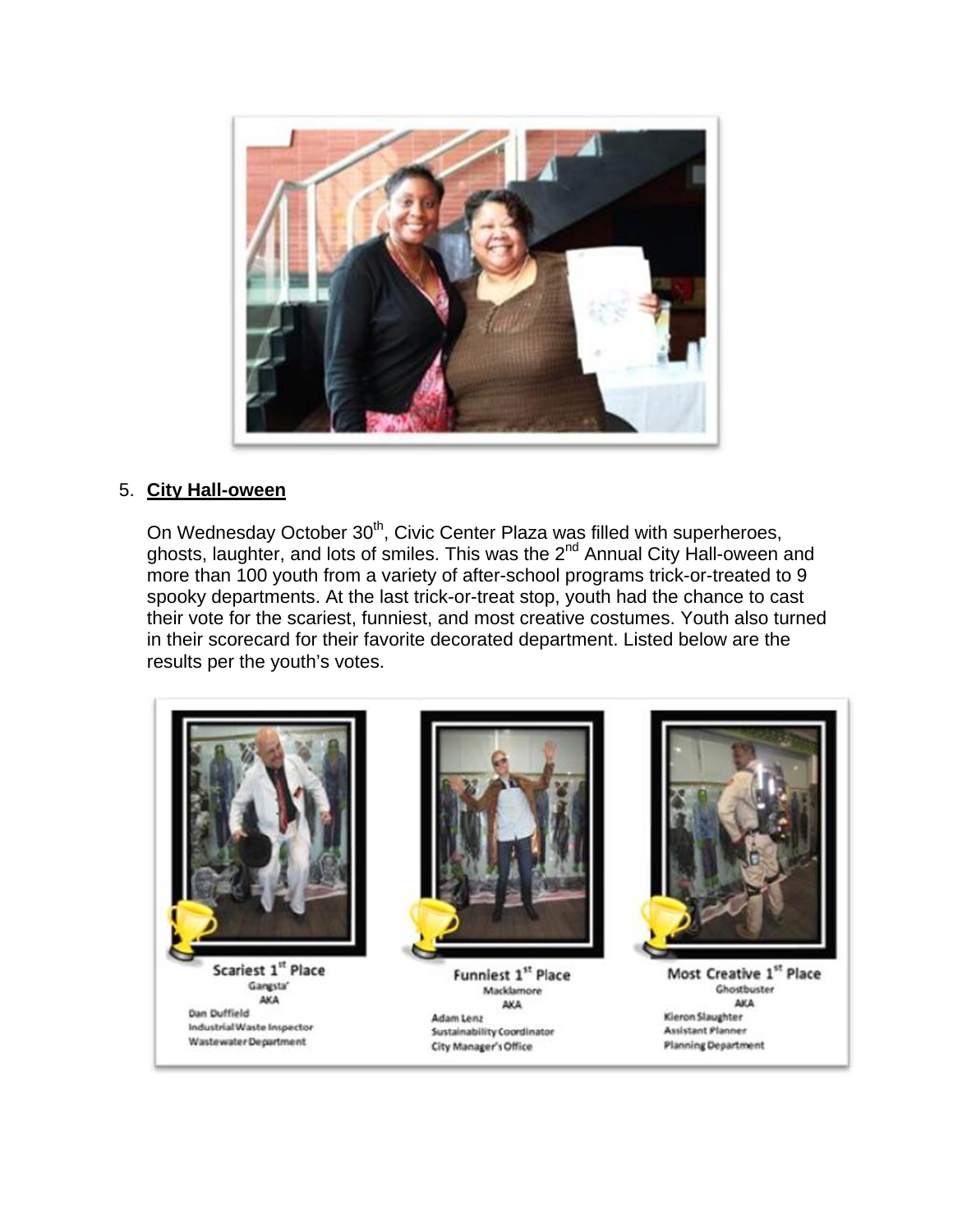# Congratulations Information & Technology - Favorite Decorated Department



### 6. **Officer Bradley A. Moody Memorial Underpass Project Update – Night Work Schedule for November 23rd – 24th**

The Bradley A. Moody Memorial Underpass Project involves the construction of a roadway underpass on Marina Bay Parkway between Meeker Avenue and Regatta Boulevard, and is intended to resolve long-standing access limitations to the Marina Bay area caused by frequent train crossings. In early September 2013, Marina Bay Parkway was closed to traffic. This closure will remain in place for approximately 18 months.

This week, utility relocation work and Deep Soil Mix ("DSM") wall construction continued. DSM work is approximately 65% complete. This work is one of the most time-critical operations for the project, and the community can expect DSM work to take place on most weekends during this phase of the project.

For the week of November  $5<sup>th</sup>$ , crews will continue utility relocation work and DSM production, including DSM at the proposed pump station.

On November  $22^{nd}$ ,  $23^{rd}$  and  $24^{th}$ , the second of up to six weekend, 24-hour a day closure windows is tentatively scheduled. Community members can expect work on the project to continue for 24 hours a day, from 8:30 AM on November  $22^{nd}$  to 8:30 AM on November 24<sup>th</sup>. While disruptive, these weekend work shifts are necessary to complete the project, and the project team appreciates the community's patience. This is a tentative schedule and precise dates and timing are subject to change.

For additional information and to be added to the project update contact list, please see the project website at [www.moodyup.com.](http://www.moodyup.com/) You can also follow the project on twitter: @moodyunderpass.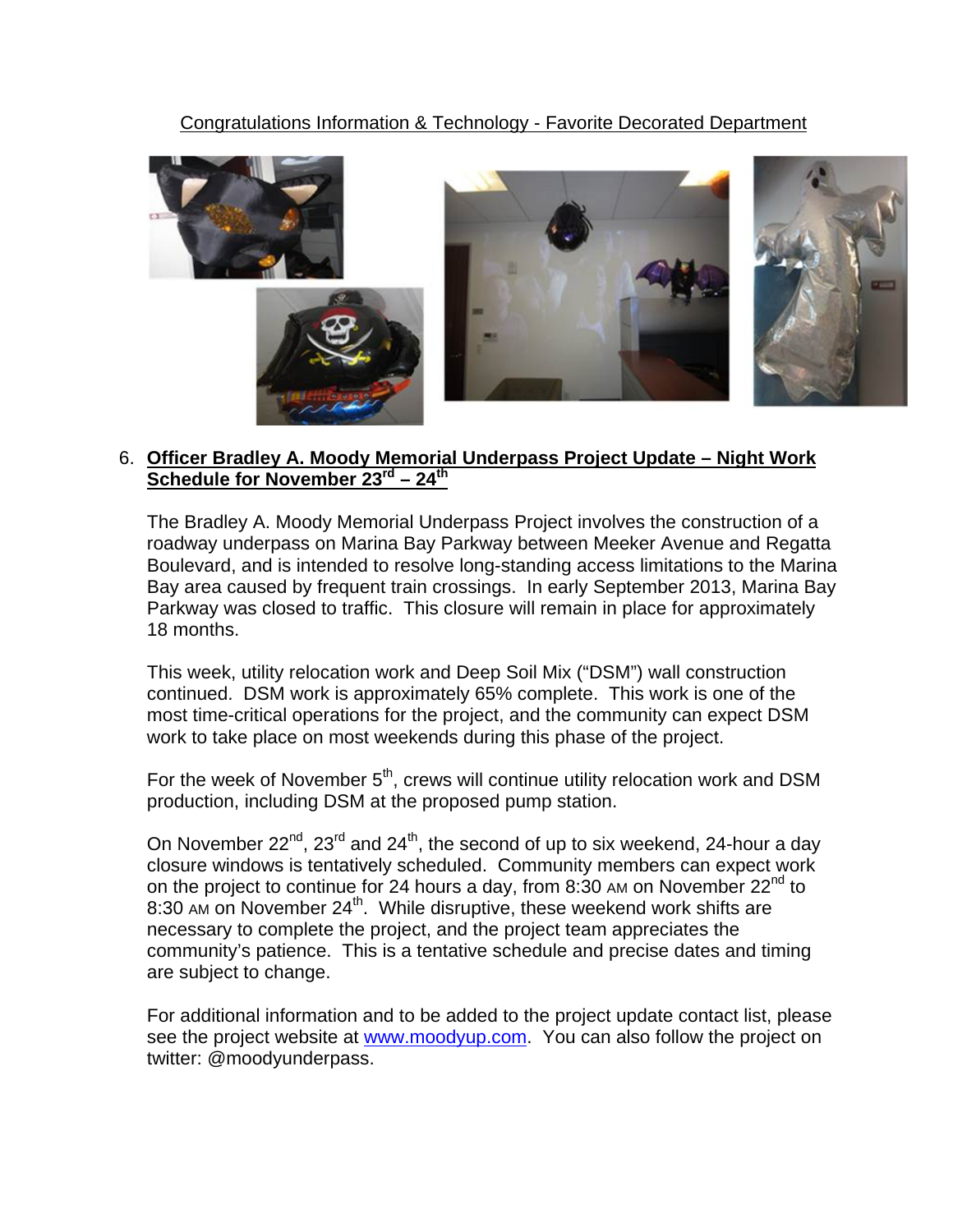# 7. **Urban Agriculture Ordinance Community Meeting**

On Wednesday, November 13<sup>th</sup>, the City of Richmond Environmental and Health Initiatives, in coordination with the Planning Department, is hosting a community workshop for the public to discuss and review the City's draft urban agriculture ordinance. The workshop is open to all community members and organizations to provide input and help direct the future of urban agriculture in Richmond. Urban agriculture is essential to expanding healthy, local food options, improving land use and open space, and building lasting partnerships in our community, among other benefits.

The workshop will begin at 6:00 PM in the Richmond City Council Chambers (440 Civic Center Plaza). Please RSVP at: richmondurbanag.eventbrite.com/. For more information, visit [www.richmondenvironment.org](http://www.richmondenvironment.org/) or call (510) 620-6512.



# 8. **City of Richmond Presentation on Environmentally Preferable Policy**

Ofelia Alvarez, Senior Buyer in the Finance Department, recently attended the 3<sup>rd</sup> Annual Central Coast Sustainability Summit, where she was invited to make a presentation on the City of Richmond's Environmentally Preferable Purchasing Policy (EPP).

This Summit brought together 250 business leaders, representatives of government and non-profit agencies, and educational institutions to discuss common sustainability issues, share best practices, and seek partners in collaboratively addressing environmental and economic issues in the Santa Barbara region across jurisdictions and agencies.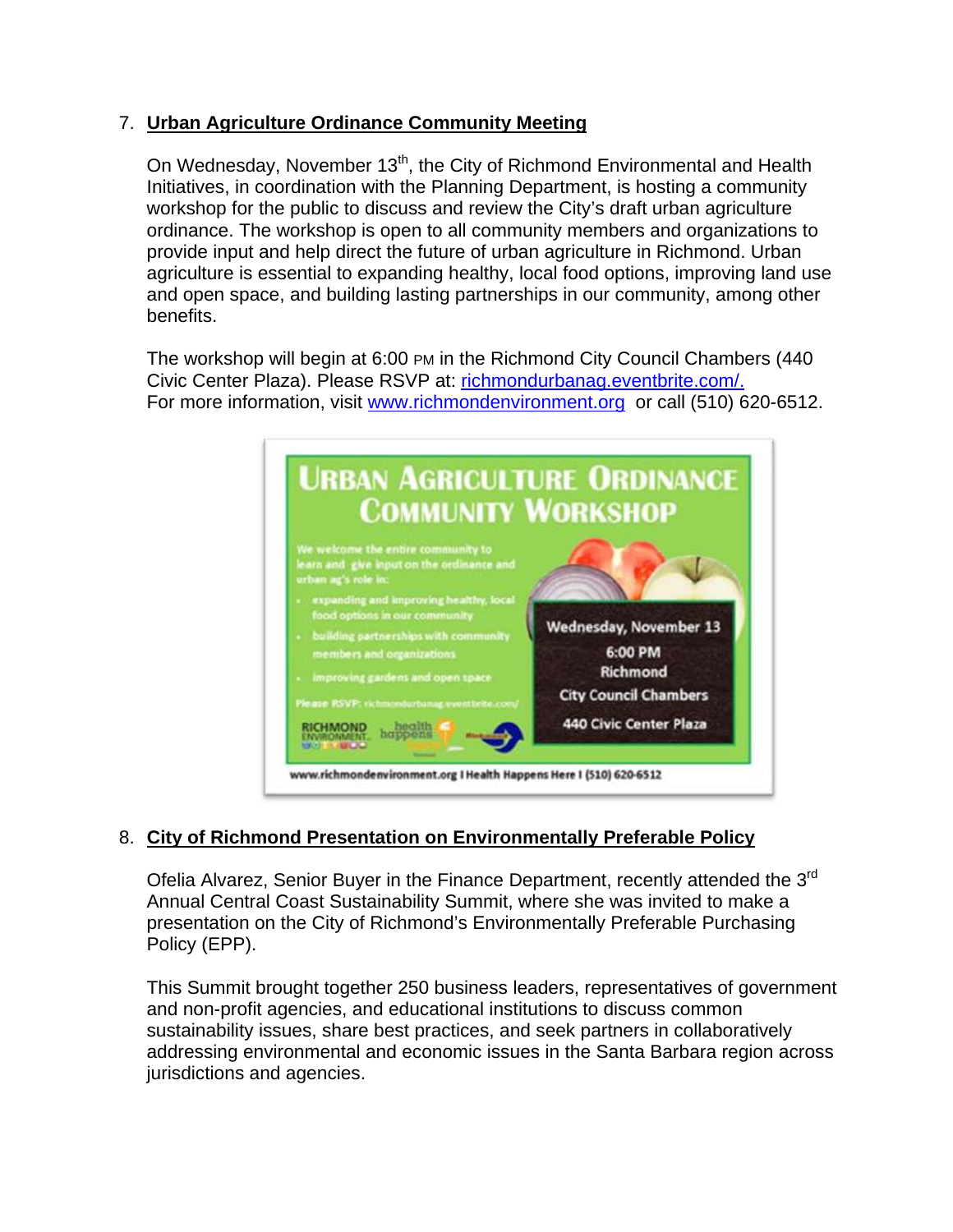# 9. **Food Justice Film Series: A Place at the Table**

On the 1st Thursday of every month, the Richmond Food Policy Council convenes, and welcomes visitors, to an evocative evening of deep conversation, great food and film. The next film in the Food Justice Film Series is *A Place at the Table.* The event will take place on Thursday, November  $7<sup>th</sup>$ , 6:00 PM – 8:30 PM at Bridge Art Space (23 Maine Street).



**A Place at the Table – Synopsis**: 50 Million Americans—1 in 4 children—don't know where their next meal is coming from. *A Place at the Table* tells the powerful stories of three such Americans, who maintain their dignity even as they struggle just to eat. In a riveting journey that will change forever how one thinks about the hungry, *A Place at the Table* shows how the issue could be solved forever, once the American public decides—as they have in the past—that ending hunger is in the best interests of us all.

See the film trailer and learn more about this film at: [http://www.magpictures.com/aplaceatthetable/](http://www.facebook.com/l.php?u=http%3A%2F%2Fwww.magpictures.com%2Faplaceatthetable%2F&h=eAQFHI4YD&enc=AZNuANQuufLgE7zb6MVP6JK9LNy1RpqERwuFE8x9h9MrpD5PclL_qjerFixZksXoMUk&s=1).

Delicious food will be provided by Liberty Ship Café.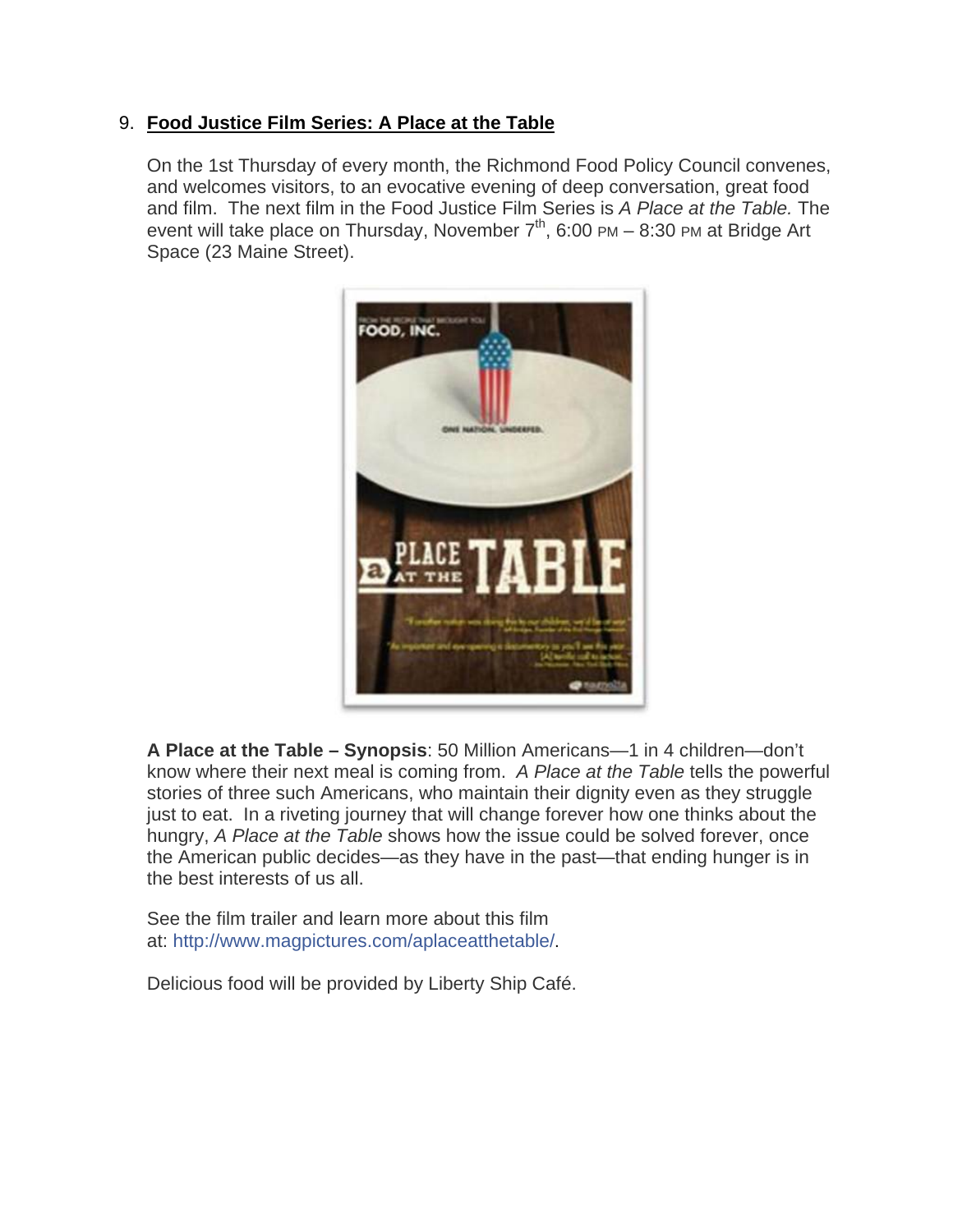### 10. **Draft Richmond Livable Corridors Form-Based Code Available for Public Comment**

The Planning Department has announced the availability of the Draft Richmond Livable Corridors Form-Based Code (FBC). The FBC will replace the existing zoning and set the rules for development along San Pablo Avenue, Macdonald Avenue, and 23<sup>rd</sup> Street and their surrounding areas.

The draft FBC is available online at [draft livable corridors.](http://www.ci.richmond.ca.us/DocumentCenter/View/27685) Hard copies are also available for viewing at the Planning Division Counter at 450 Civic Center Plaza, 2nd Floor, and at the Richmond Main Library at 325 Civic Center Plaza. The public review and comment period will be from October  $9<sup>th</sup>$  through December  $9<sup>th</sup>$ , 2013.

Written or emailed comments should be sent to:

Lina Velasco, Senior Planner Richmond Planning Division 450 Civic Center Plaza Richmond, CA 94804 [Lina\\_Velasco@ci.richmond.ca.us](mailto:Lina_Velasco@ci.richmond.ca.us)

This project is funded in part by a Sustainable Communities Planning Grant awarded by the California Strategic Growth Council.

### 11. **2013 Community Survey Available to All Richmond Residents to Complete**

If your household was not one of the 3,000 households selected to receive the survey, but you would like to provide feedback to the city, then now is your chance. The 2013 Richmond Community Survey can now be completed by ALL Richmond residents by accessing the links below.

• English:<http://www.n-r-c.com/survey/richmond2013survey.htm>

• Spanish:<http://www.n-r-c.com/survey/richmond2013encuesta.htm>

Feel free to contact LaShonda Wilson-White in the City Manager's office at (510) 620-6828 with questions, comments, or to obtain a paper copy of the survey. Your input can help make the City of Richmond a better place to live, work and play. We currently have over 360 surveys submitted and we look forward to receiving your feedback! Time is running out to respond so please take time to complete your survey today!

The Affordable Care Act has a significant impact on the health of the Richmond community. Estimates are that over 20,000 Richmond residents are currently uninsured and eligible to obtain insurance either through Medi-Cal or through Covered California.

As a result, we are attempting to raise awareness about programs for enrollments. <u>Planet in the international property of the international property of the international property of the international property  $\mathcal{L}_\mathbf{r}$ </u>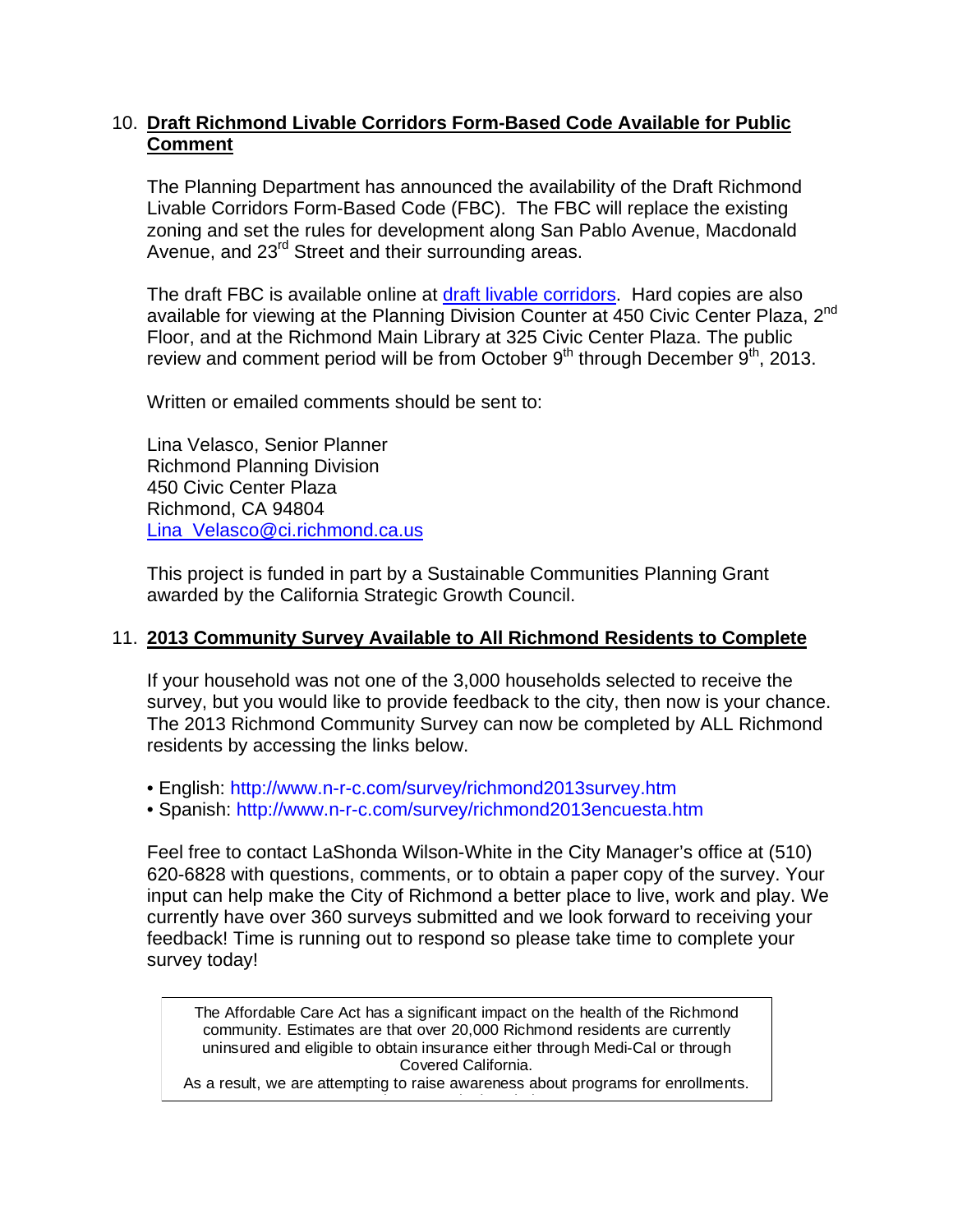### 12. **Affordable Care Act Open Enrollment Now Available**

Open Enrollment for Covered California began October 1, 2013. To begin your enrollment, please call the Covered California's telephone help line at 1-800-300- 1506 or visit the Covered California website at [https://www.coveredca.com/.](https://www.coveredca.com/) Interpreters in multiple languages are available on the telephone help line. A few important things to know:

- Open enrollment is October 1 March 31, coverage can begin January 1, 2014.
- [Coveredca.com](https://www.coveredca.com/) will allow consumers to make apples-to-apples comparisons of plans before enrolling, including premiums, deductibles and out-of-pocket expenses.
- Many Californians will qualify for financial assistance to help make premiums more affordable.
- Covered CA recommends having the following household information available when enrolling: contact information for all household members applying for coverage, ID numbers such as social security or immigration information, income and tax filing status.

Affordable Care Act Frequently Asked Questions addressed by Contra Costa Health Services can be found at [http://cchealth.org/aca/faq.php.](http://cchealth.org/aca/faq.php)

Please consider these other Affordable Care Act resources for Richmond and Contra Costa County residents:

| <b>Resource</b>                                                                                        | <b>Website</b>                 | <b>Phone</b>     |
|--------------------------------------------------------------------------------------------------------|--------------------------------|------------------|
| <b>Contra Costa Health Services:</b><br><b>Health Care Reform and Contra</b><br><b>Costa Residents</b> | http://cchealth.org/aca/       | n/a              |
| <b>Community Clinic Consortium:</b><br>Morgan Westfall or Jennifer<br>Arevalo                          | http://clinicconsortium.org/   | $(510)$ 233-6230 |
| Lifelong Medical Care:<br><b>Enrollment Department</b>                                                 | http://www.lifelongmedical.org | $(510)$ 231-9816 |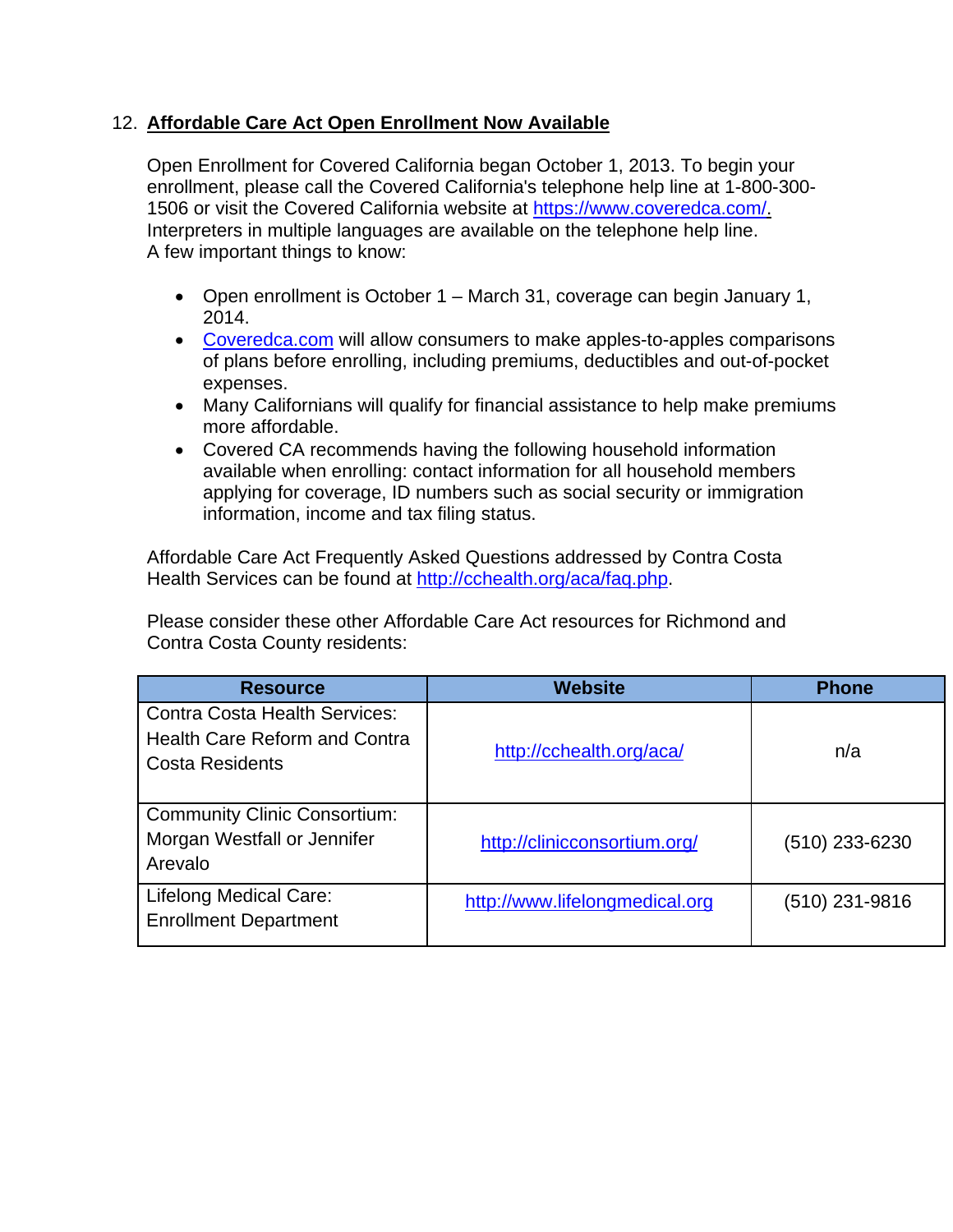

# 13. **"The City Manager Chronicles"**

I have listed below some of the topics for meetings that I have recently attended in the hope that it provides an idea of the varied issues with which our organization deals routinely.

Activities and meeting topics during the past week have included:

- Worked at the Belding Garcia park build project;
- Continued discussions with City staff members and staff from Richmond Sanitary Service to discuss solid waste collection and post collection agreements, including enhanced collection services and rates;
- Met with Assistant General Managers of the East Bay Regional Park District to discuss areas of mutual interest and collaboration;
- Met with City staff to review progress on the NURVE project;
- Attended the Human Rights/Human Relations Commission meeting;
- Met with staff to discuss strategies for downtown parking management;
- Met with John Murray, field representative for Senator Diane Feinstein, to review projects, issues, and activities in the Richmond community;
- Attended and spoke at the Santa Fe Neighborhood Council  $2^{nd}$  Annual Breakfast;
- Attended and spoke at the "A Just Bay Area" conference on growing regional collaborations for equitable development, sponsored by LISC Bay Area; the topic of the speech was on Richmond's "Health in All Policies" strategy;
- Met with Finance and Housing program staff on HUD funding/ compliance issues;
- Attended the celebratory breakfast and groundbreaking for the Family Justice Center in Richmond (more on this project coming in a later weekly report);
- Met regarding the potential use of Social Impact Bonds for Richmond housing programs.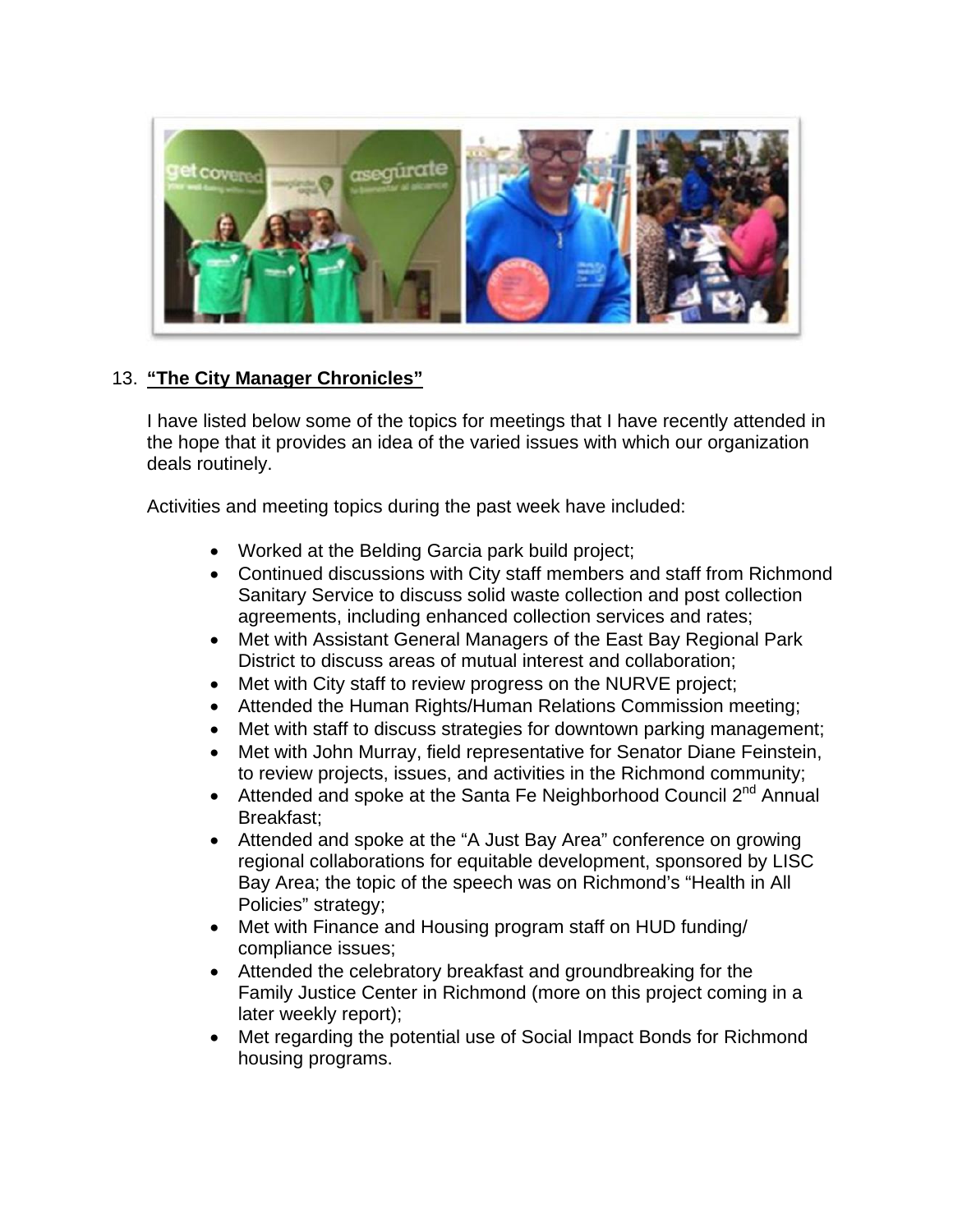These meetings were in addition to attending the regular management staff meeting, agenda planning, reviewing staff reports to the City Council, doing department head "check-ins," having discussions on various personnel matters, and having short discussions with staff, community members, members of the press, etc.

Please feel free to contact me if you have any questions about the substance of these or any other topics.

# 14. **Public Works Updates**

Facilities Maintenance: Carpenters attended training, prepared for the Family Justice Center groundbreaking ceremony, and completed the maintenance of the gym floor repair at the Richmond Recreation Complex.



Family Justice Center

Painters are in the final stages of painting the exterior of the May Valley Community Center, and the crew also power washed the exterior of the Family Justice Center on 24<sup>th</sup> Street.

Stationary Engineers assisted with the rehabilitation of the Family Justice Center and attended training this week.

Parks and Landscaping Division: This week crews began working on the Carlson Boulevard landscape clean-up, completed the Marina Bay Trail landscape improvement project along Meeker Creek, continued clean-up of Civic Center Plaza, performed irrigation repairs at Hilltop Green and County Club Vista Park, and performed landscape maintenance along the Richmond Parkway.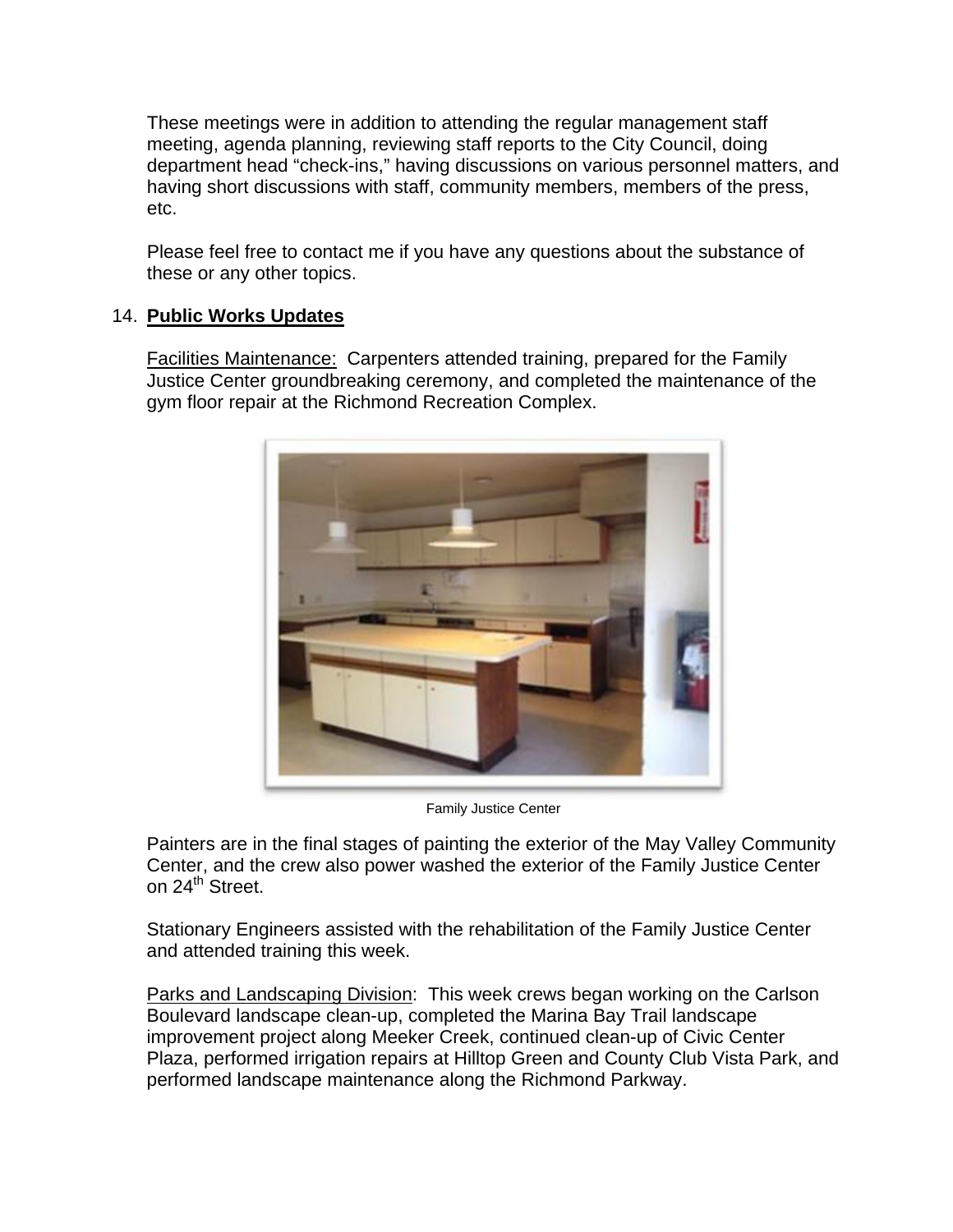

Carlson Boulevard Clean Up

The Tree Crew trimmed, cut down or ground stumps of trees on Mendocino Street, Bissell Avenue, and at the Booker T. Anderson Park.

Streets Division: Crews paved Seacliff Drive and 32<sup>nd</sup> Street from Roosevelt Avenue to Clinton Avenue. Grindings from previous paving jobs were hauled away and work from the outstanding pothole and sidewalk list was also completed.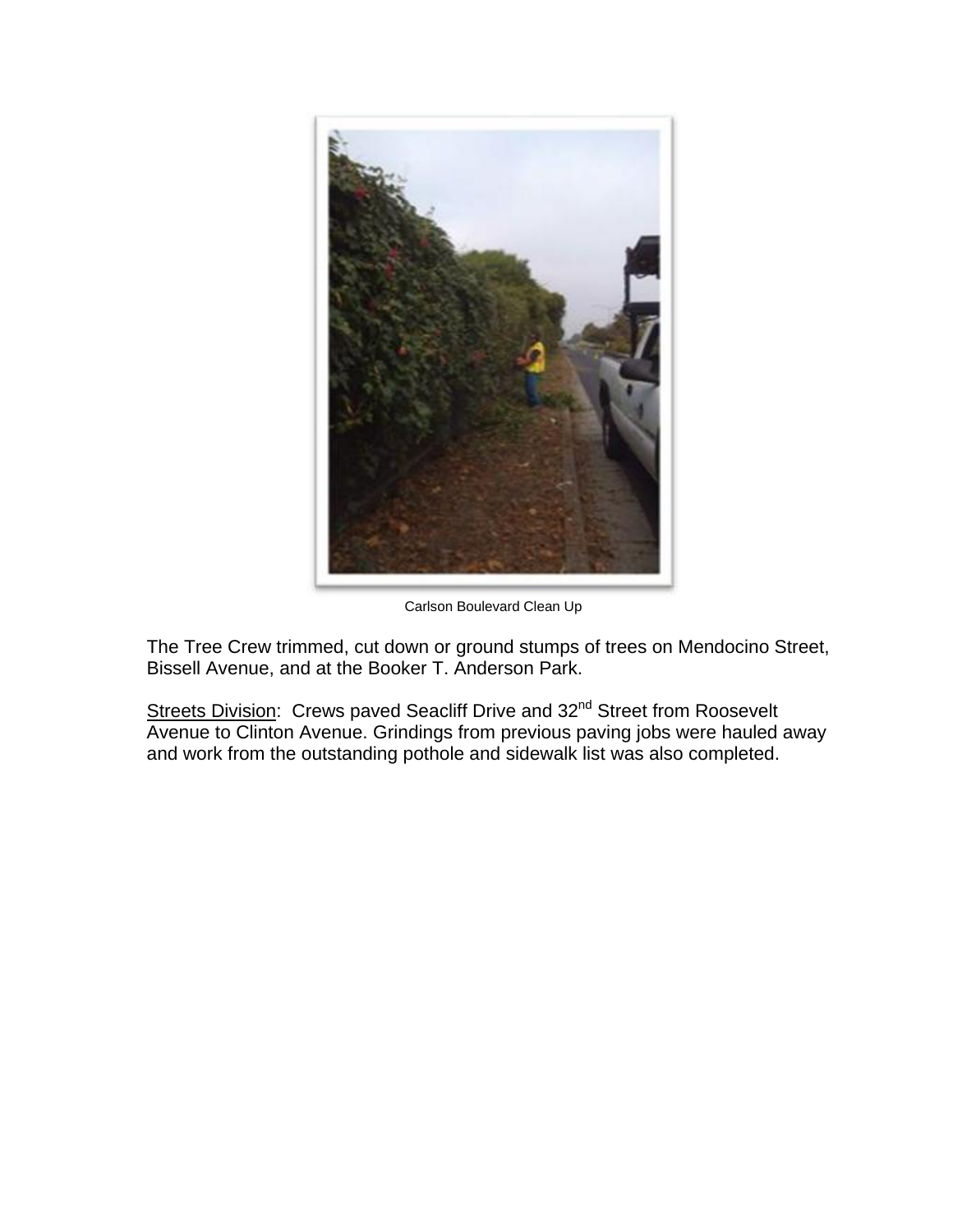

Paving on 32<sup>nd</sup> Street

Street sweeping performed commercial and residential sweeping services for the fourth Monday, the fifth Tuesday through Thursday, and the first Friday in the Santa Fe, Point Richmond, Marina Bay, Coronado, May Valley, Vista View and Clinton Hill I neighborhood council areas. The Richmond Parkway was also swept from Parr Boulevard to the I-80 Interstate ramp.

Signs and Lines Crews installed 20 new signs, fabricated 63 signs, repaired 19 signs, touched up stop messages and crosswalks, and repainted 915 feet of curbs.